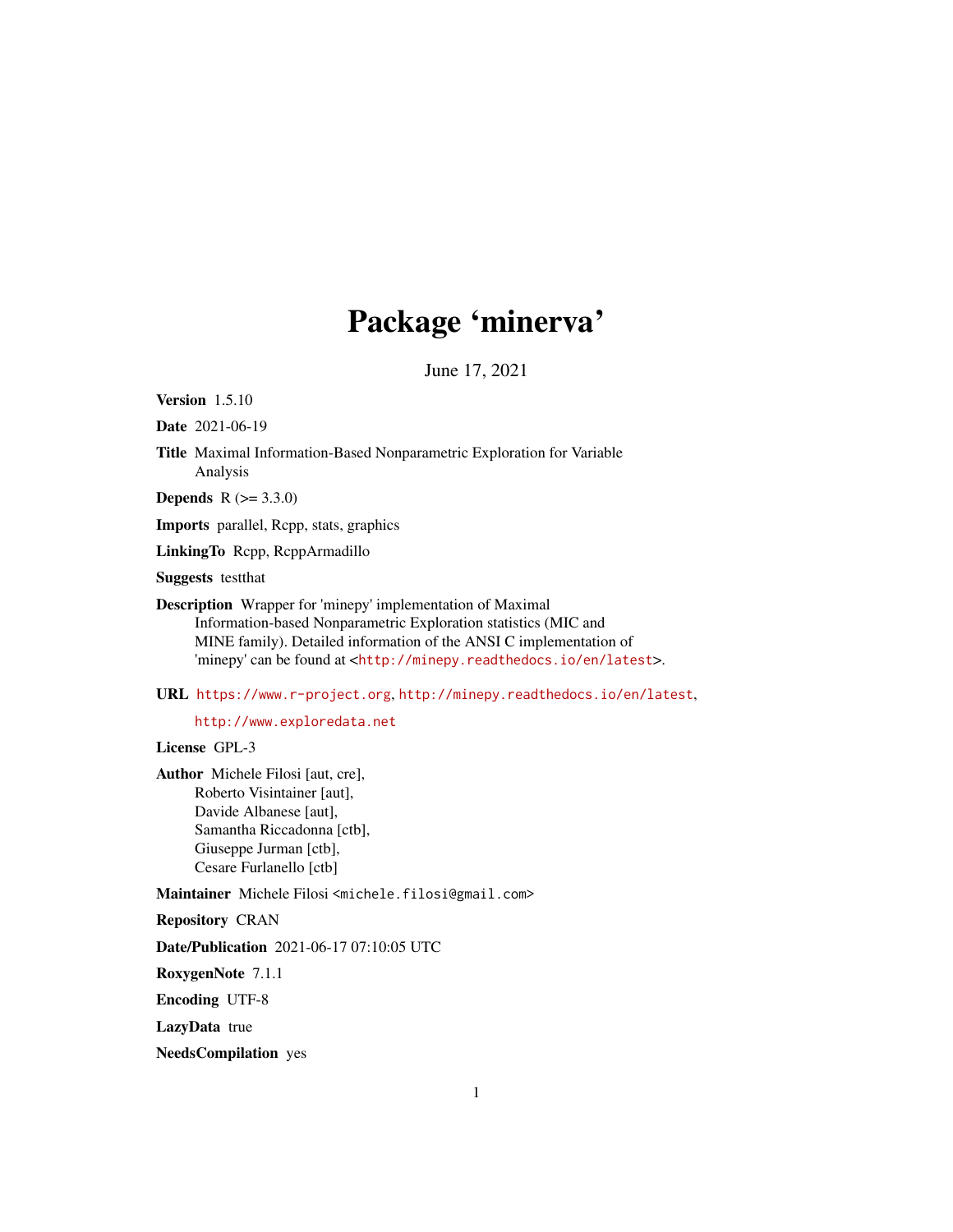# <span id="page-1-0"></span>R topics documented:

|       | mictools null $\ldots \ldots \ldots \ldots \ldots \ldots \ldots \ldots \ldots \ldots \ldots \ldots \ldots$ |
|-------|------------------------------------------------------------------------------------------------------------|
|       |                                                                                                            |
|       |                                                                                                            |
|       |                                                                                                            |
|       |                                                                                                            |
|       |                                                                                                            |
|       |                                                                                                            |
| Index |                                                                                                            |
|       |                                                                                                            |

<span id="page-1-1"></span>minerva-package *The minerva package*

# Description

Maximal Information-Based Nonparametric Exploration R Package for Variable Analysis. The package provides the [mine](#page-8-1) function allowing the computation of Maximal Information-based Nonparametric Exploration statistics, firstly introduced in D. Reshef et al. (2011) *Detecting novel associations in large datasets*. Science 334, 6062 (<http://www.exploredata.net>). In particular, the package is an R wrapper for the C engine *cmine* (<http://minepy.readthedocs.io/en/latest/>).

# Details

Summary:

| Package:   | minerva                                  |
|------------|------------------------------------------|
| Version:   | 1.4.3                                    |
| Date:      | 2014-10-08                               |
| Depends:   | $R \ge (2.14.0)$                         |
| Enshances: | parallel                                 |
| URL:       | http://www.r-project.org,                |
|            | http://minepy.readthedocs.io/en/latest/, |
|            | http://www.exploredata.net               |
| License:   | $GPL-3$                                  |
|            |                                          |

Index:

| Spellman        | <b>Yeast Gene Expression Dataset</b> |
|-----------------|--------------------------------------|
| mine            | <b>MINE-family statistics</b>        |
| minerva-package | The minerva package                  |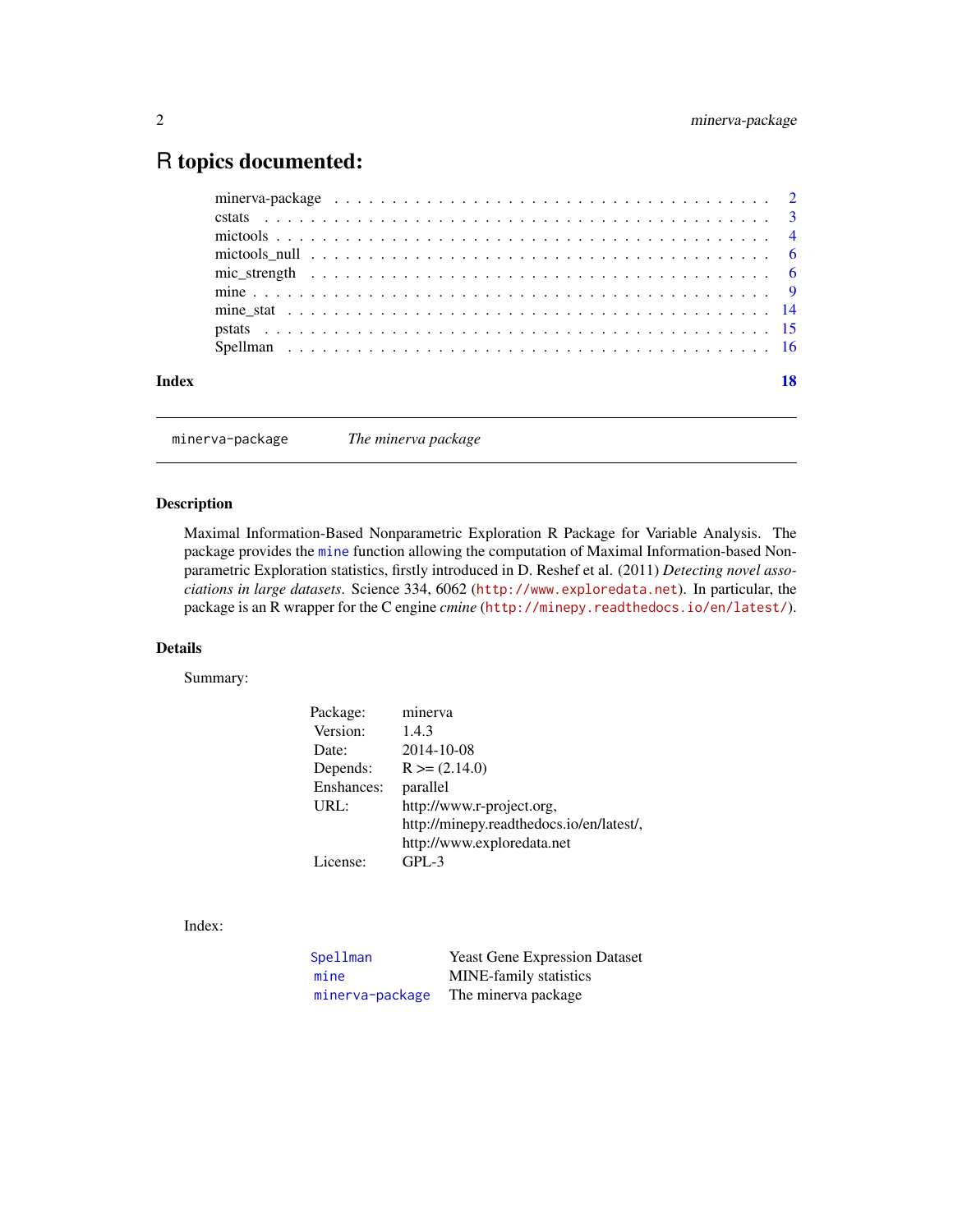#### <span id="page-2-0"></span>cstats 3

#### Author(s)

Michele Filosi [aut, cre], Roberto Visintainer [aut], Davide Albanese [aut], Samantha Riccadonna [ctb], Giuseppe Jurman [ctb], Cesare Furlanello [ctb] Maintainer: Michele Filosi <filosi@fbk.eu>

#### References

D. Reshef, Y. Reshef, H. Finucane, S. Grossman, G. McVean, P. Turnbaugh, E. Lander, M. Mitzenmacher, P. Sabeti. (2011) *Detecting novel associations in large datasets*. Science 334, 6062 [\(http://www.exploredata.net\)](http://www.exploredata.net).

D. Albanese, M. Filosi, R. Visintainer, S. Riccadonna, G. Jurman, C. Furlanello. *cmine, minerva & minepy: a C engine for the MINE suite an its R and Python wrappers.* [http://minepy.](http://minepy.readthedocs.io/en/latest/) [readthedocs.io/en/latest/](http://minepy.readthedocs.io/en/latest/)

*minepy. Maximal Information-based Nonparametric Exploration in C and Python.* (<http://minepy.sourceforge.net>)

cstats *Compute statistics (MIC and normalized TIC) between each pair of the two collections of variables (convenience function). If n and m are the number of variables in X and Y respectively, then the statistic between the (row) i (for X) and j (for Y) is stored in* mic[i, j] *and* tic[i, j]*.*

# Description

Compute statistics (MIC and normalized TIC) between each pair of the two collections of variables (convenience function). If n and m are the number of variables in  $X$  and  $Y$  respectively, then the statistic between the (row) i (for X) and j (for Y) is stored in  $mic[i,j]$  and  $tic[i,j]$ .

# Usage

 ${\text{cstats}}(x, y, \text{ alpha} = 0.6, \text{ C} = 15, \text{ est} = \text{"mic\_approx"})$ 

#### Arguments

| $\mathsf{x}$ | Numeric Matrix of m-by-n with n variables and m samples.                                                                                                                                                                                                                                        |
|--------------|-------------------------------------------------------------------------------------------------------------------------------------------------------------------------------------------------------------------------------------------------------------------------------------------------|
| У            | Numeric Matrix of m-by-p with p variables and m samples.                                                                                                                                                                                                                                        |
| alpha        | number (0, 1.0) or $>=$ 4 if alpha is in (0,1) then B will be max(n^alpha, 4) where<br>n is the number of samples. If alpha is $>=$ 4 then alpha defines directly the B<br>parameter. If alpha is higher than the number of samples (n) it will be limited to<br>be n, so $B = min(alpha, n)$ . |
| C            | number $(0)$ determines how many more clumps there will be than columns in<br>every partition. Default value is 15, meaning that when trying to draw x grid<br>lines on the x-axis, the algorithm will start with at most $15*x$ clumps.                                                        |
| est          | string ("mic_approx", "mic_e") estimator. With est="mic_approx" the original<br>MINE statistics will be computed, with est= $\text{``mic\_e''}$ the equicharacteristic ma-<br>trix is is evaluated and MIC_e and TIC_e are returned.                                                            |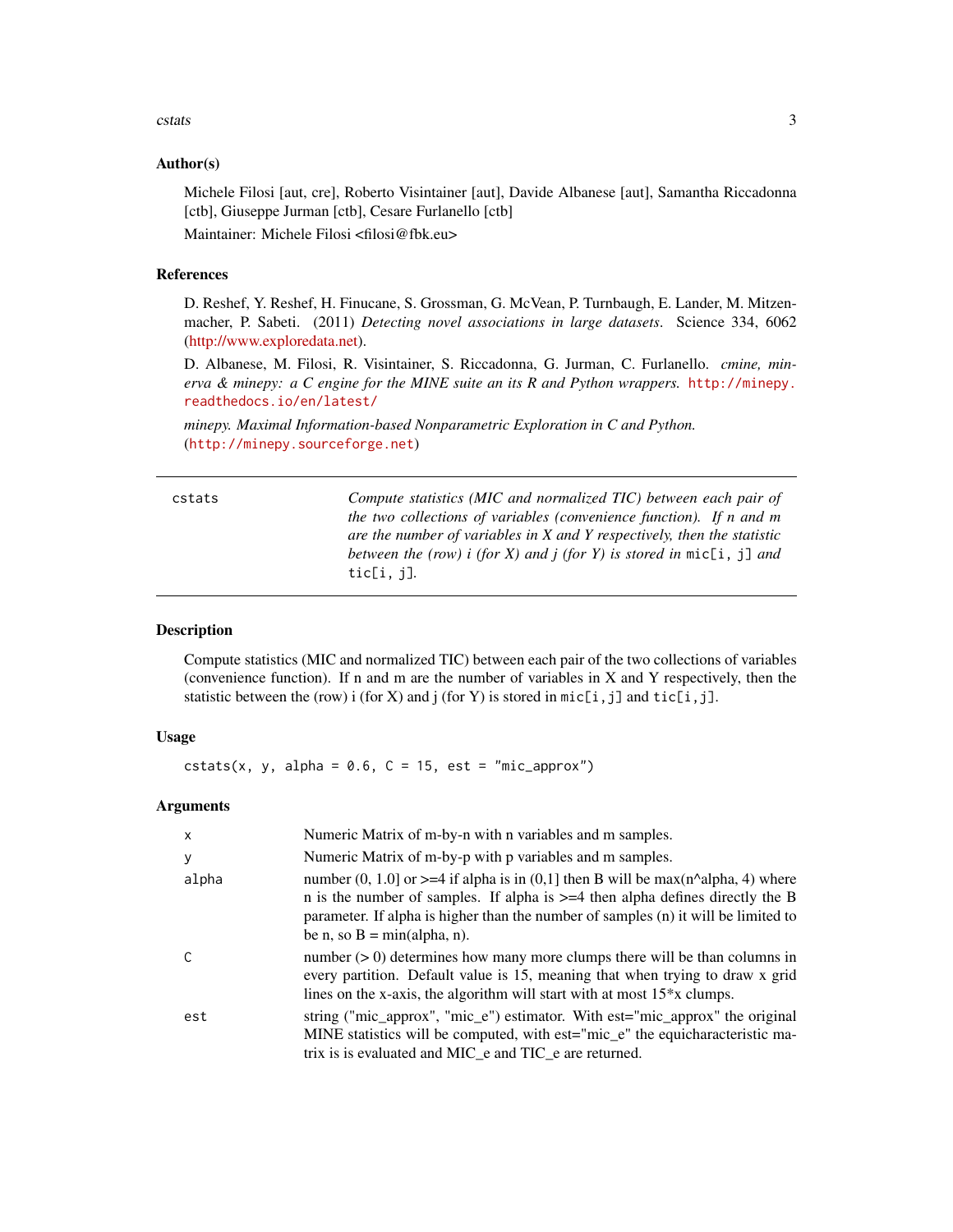## <span id="page-3-0"></span>Value

list of two elements: MIC: the MIC statistic matrix (n x p). TIC: the normalized TIC statistic matrix (n x p).

#### Examples

```
x <- matrix(rnorm(2560), ncol=8, nrow=320)
y <- matrix(rnorm(1280), ncol=4, nrow=320)
mictic \le cstats(x, y, alpha=9, C=5, est="mic_e")
head(mictic)
```
<span id="page-3-1"></span>mictools *Function that implements the* mictools *pipeline. In particular it computes the null and observed distribution of the* tic\_e *measure*

# Description

Function that implements the mictools pipeline. In particular it computes the null and observed distribution of the tic\_e measure

#### Usage

```
mictools(x, alpha = 9, C = 5, seed = 0, nperm = 2e+05, p.adjust.method = "BH")
```
#### Arguments

| X               | a numeric matrix with N samples on the rows and M variables on the columns<br>$(NxM)$ .                                                                                                                                                                                                                                                               |
|-----------------|-------------------------------------------------------------------------------------------------------------------------------------------------------------------------------------------------------------------------------------------------------------------------------------------------------------------------------------------------------|
| alpha           | float $(0, 1.0)$ or $>=$ 4 if alpha is in $(0,1)$ then B will be max $(n^{\text{A}}$ alpha, 4) where<br>n is the number of samples. If alpha is $\geq$ =4 then alpha defines directly the B<br>parameter. If alpha is higher than the number of samples (n) it will be limited to<br>be n, so $B = min(alpha, n)$ Default value is 0.6 (see Details). |
|                 | a positive integer number, the C parameter of the mine statistic. See mine func-<br>tion for further details.                                                                                                                                                                                                                                         |
| seed            | seed for random number generation reproducibility                                                                                                                                                                                                                                                                                                     |
| nperm           | integer, number of permutation to perform                                                                                                                                                                                                                                                                                                             |
| p.adjust.method |                                                                                                                                                                                                                                                                                                                                                       |
|                 | method for pvalue adjustment, see p. adjust for available methods.                                                                                                                                                                                                                                                                                    |

# Details

This is a function to implement the 'mictools' pipeline. Differently from the python pipeline available on github we consider a data matrix of NxM with N samples by rows and M variables by columns as standard for R.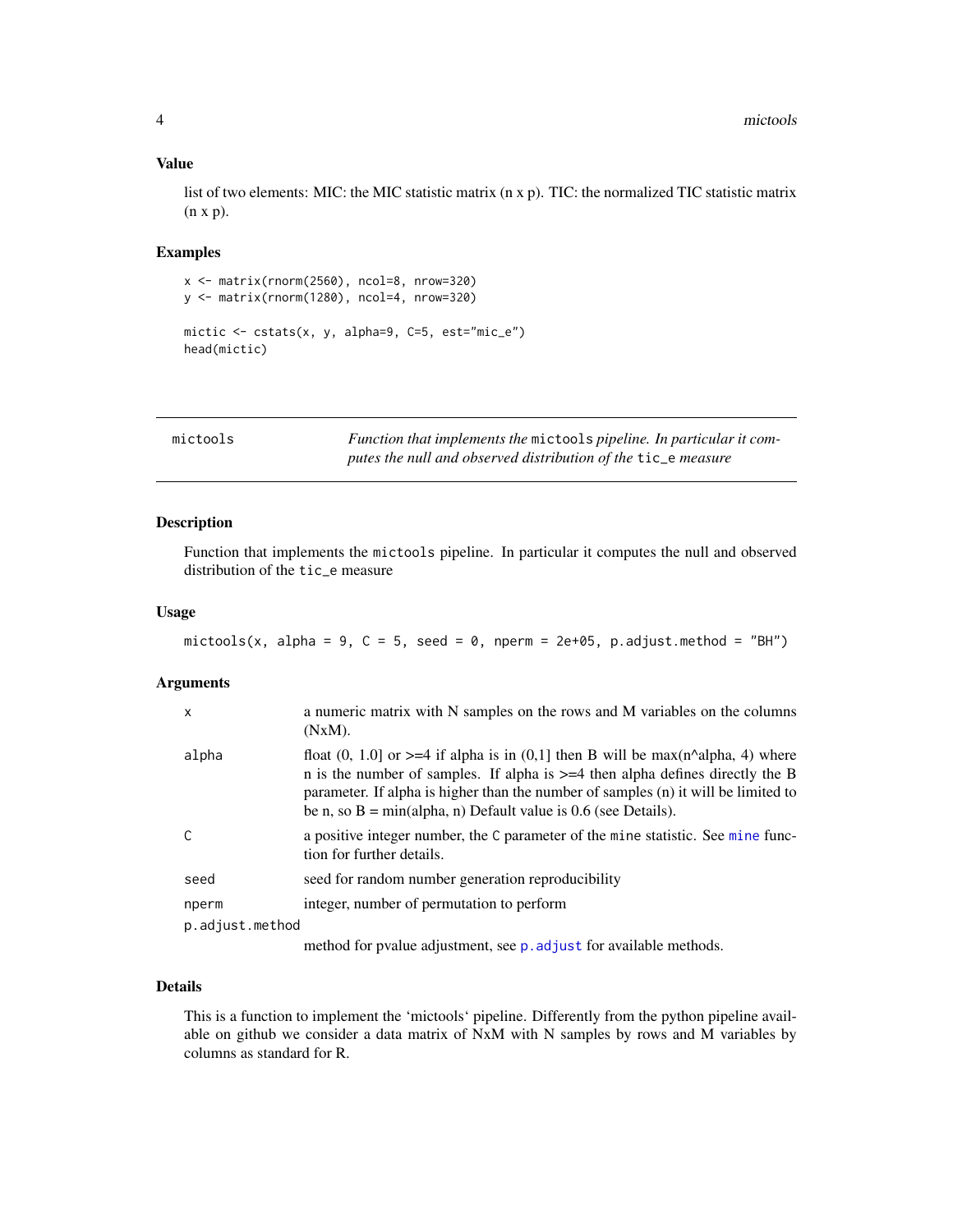#### <span id="page-4-0"></span>mictools 5

#### Value

A list of 5 named elements containing the following information of the computed statistic:

- tic This is a vector with the null distribution of tic\_e values based on the permutation.
- nulldist Null distribution of the tic\_e measure. It is a data.frame of 4 columns containing the histogram of the distribution of tic\_e for each bin delimited by BinStart and BinEnd, the count for each bin NullCount and the cumulative distribution of the right tail area NullCumSum
- obstic data.frame with the observed tic\_e values, the indexes of the variables between the tic is computed. If the input matrix has column names then the names are reported in the dataframe, otherwise "Var<i>" is added for each variable.
- obsdists data.frame similar to nulldist but with observed values of tic\_e
- pval data.frame with the pvalue computed for each comparison. The adjusted pvalue is also reported based on the method chosen with the parameter p.adjust.method

#### References

D. Albanese, S. Riccadonna, C. Donati, P. Franceschi (2018) \_A practical tool for Maximal Information Coefficient Analysis\_ GigaScience, 7, 4, doi: [10.1093/gigascience/giy032](https://doi.org/10.1093/gigascience/giy032)

#### See Also

[p.adjust](#page-0-0), [hist](#page-0-0), [mine](#page-8-1)

#### Examples

```
data(Spellman)
Spellman <- as.matrix(Spellman)
spellress <- mictools(Spellman[, 10:20], nperm=1000)
```
## Use a different pvalue correction method spellressb <- mictools(Spellman[,10:20], nperm=1000, seed=1234, p.adjust.method="bonferroni")

```
## Distribution of tic_e null
hist(spellress$tic, breaks=100, main="Tic_e null distribution")
barplot(spellress$nulldist$NullCount)
```

```
## Distribution of the observed tic
hist(spellress$obstic$TIC)
barplot(spellress$obsdist$Count)
```

```
## Distribution of empirical pvalues
hist(spellress$pval$pval, breaks=50)
```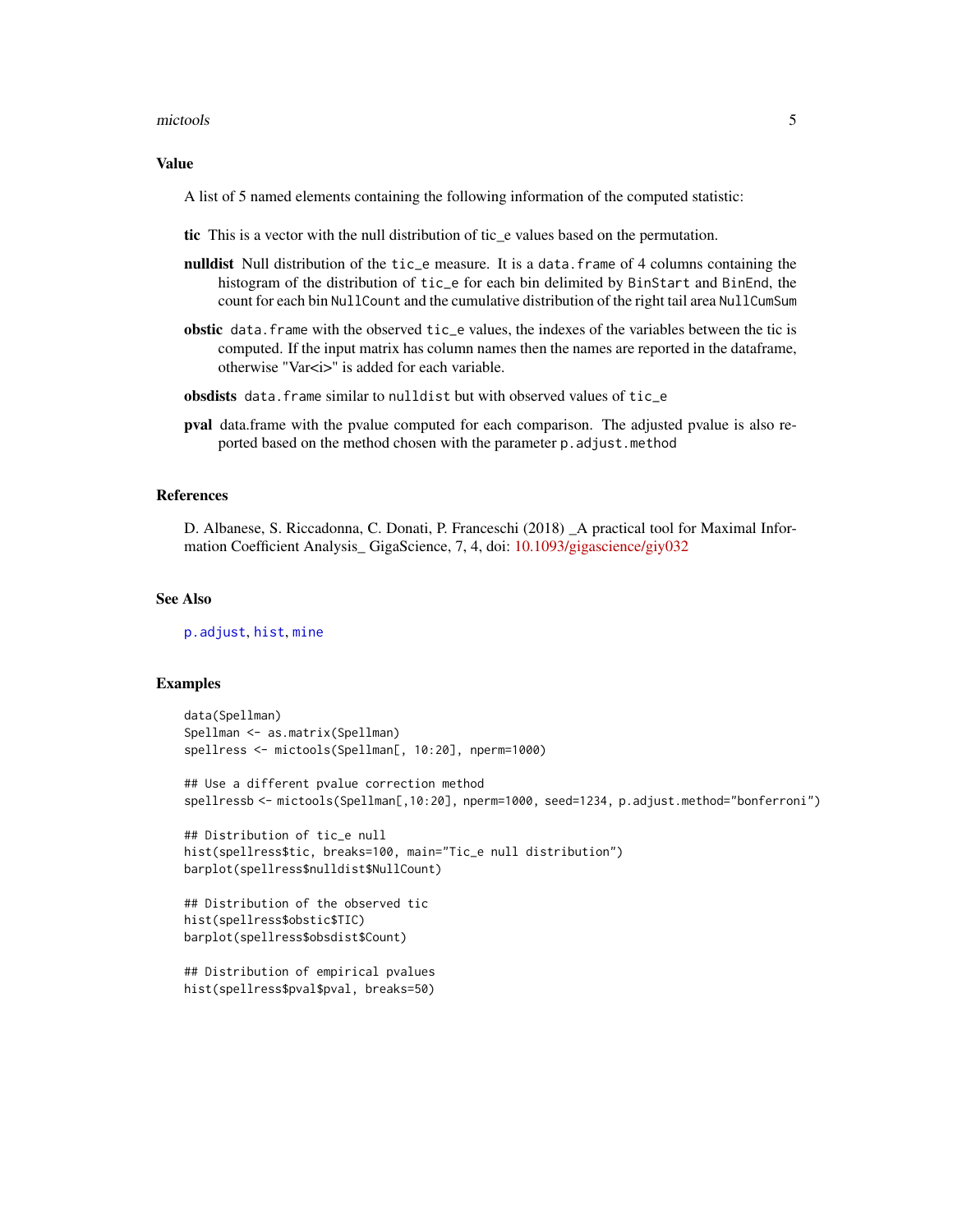<span id="page-5-0"></span>

# Description

This set of functions are helper function to compute null distribution of the tic\_e and tic\_e observed distribution from a matrix

# Usage

```
mictools_null(x, alpha = 9, C = 5, nperm = 200000L, seed = 0L)
```
#### Arguments

| X     | matrix N x M with M variables and N samples                                               |
|-------|-------------------------------------------------------------------------------------------|
| alpha | numeric value representing parameter for the mine statistic see mine                      |
| C     | c parameter for the mine statistic see mine                                               |
| nperm | numper of permutation                                                                     |
| seed  | integer to set the starting seed for random number generation (for reproducibil-<br>ity). |

# Value

It returns a vector of nperm tic\_e values.

# Functions

• mictools\_null: compute the tic\_e null distribution

# See Also

[mictools](#page-3-1)

mic\_strength *Compute the association strengh*

# Description

This function uses the null distribution of the tic\_e computed with the function [mictools](#page-3-1). Based on the available pvalue and the permutation null distribution it identifies reliable association between variables.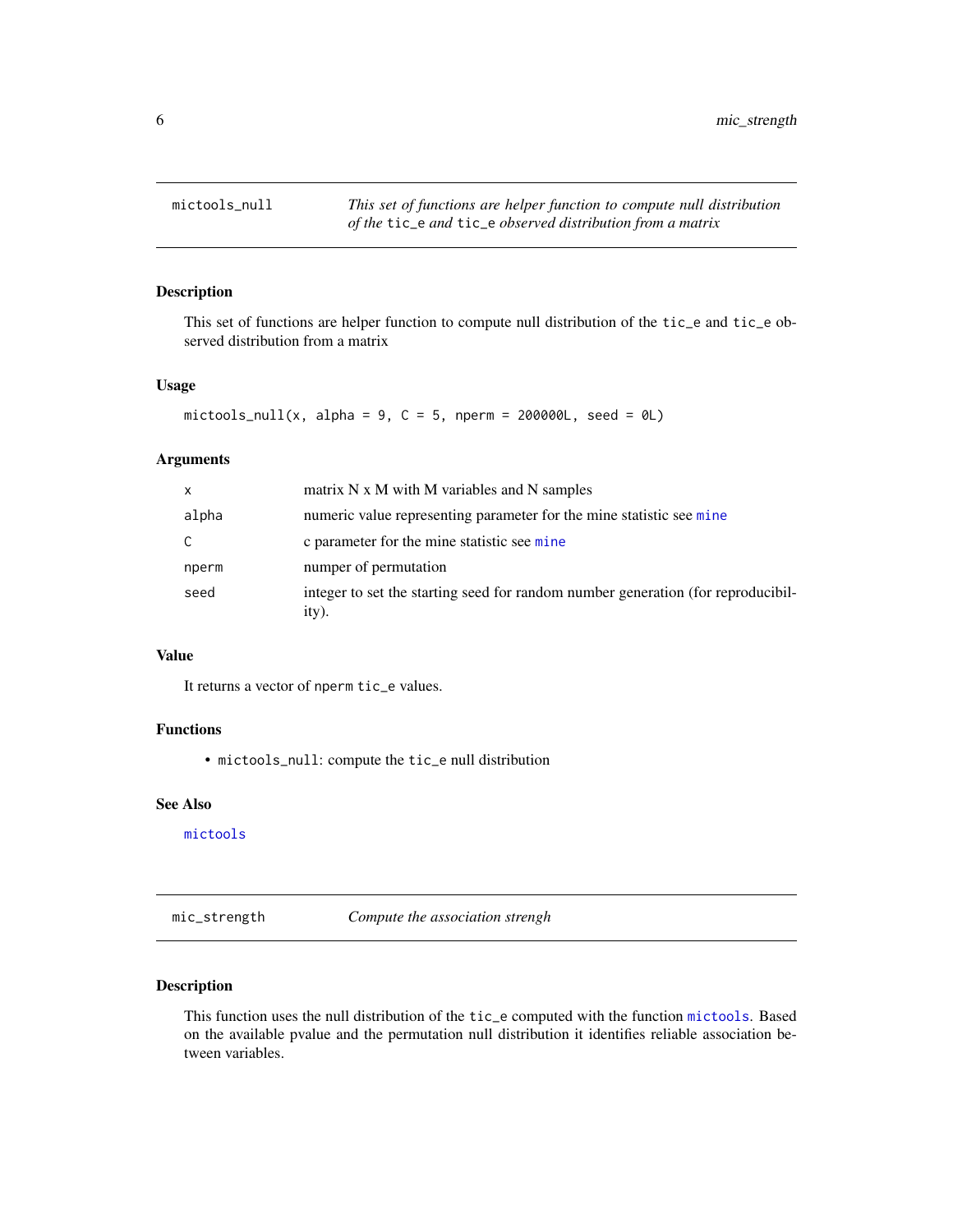# <span id="page-6-0"></span>mic\_strength 7

#### Usage

 $mic\_strength(x, pval, alpha = NULL, C = 5, pthr = 0.05, pval.col = NULL)$ 

#### **Arguments**

| $\mathsf{x}$ | a numeric matrix with N samples on the rows and M variables on the columns<br>$(NxM)$ .                                                                                                                                                                                                                                                            |
|--------------|----------------------------------------------------------------------------------------------------------------------------------------------------------------------------------------------------------------------------------------------------------------------------------------------------------------------------------------------------|
| pval         | a data frame with pvalues for each pair of association of the x input matrix. It<br>should contain two colums with the indices of the computed association accord-<br>ing to the x input matrix                                                                                                                                                    |
| alpha        | float $(0, 1.0)$ or $>= 4$ if alpha is in $(0,1)$ then B will be max $(n^{\text{A}}$ alpha, 4) where<br>n is the number of samples. If alpha is $>=$ 4 then alpha defines directly the B<br>parameter. If alpha is higher than the number of samples (n) it will be limited to<br>be n, so $B = min(alpha, n)$ Default value is 0.6 (see Details). |
| $\mathsf{C}$ | a positive integer number, the C parameter of the mine statistic. See mine func-<br>tion for further details.                                                                                                                                                                                                                                      |
| pthr         | threshold on pvalue for measure to consider for computing mic_e                                                                                                                                                                                                                                                                                    |
| pval.col     | an integer or character or vector relative to the columns of pval data frame re-<br>spectively for pvalue, association between variable 1, variable 2 in the x input<br>matrix. See Details for further information.                                                                                                                               |

# Details

The method implemented here is a wrapper for the original method published by Albanese et al. (2018). The python version is available at <https://github.com/minepy/mictools>.

This function should be called after the estimation of the null distribution of tic\_e scores based on permutations of the input data.

The mic association is computed only for the variables for which the pvalue in the pval data. frame is less then the threshold set with the pthr input parameter. We assume the first column of the pval data. frame contains the pvalue, this value can be changed using the pval.col[1] parameter.

The pval.col parameter, by default takes the first three columns in the pval data.frame, in particular the first column containing the pvalues of the association between variable in column pval.col[2] and pval.col[3]. If a character vector is provided names in pval.col are matched with the names in pval data.frame. If NULL is passed it is assumed the first column contains pvalue, while the 2 and 3 the index or name of the variable in x. If one value is passed it refers to the pvalue column and the consecutive two columns are assume to contain variable indexes.

# Value

A dataframe with the tic\_e Pvalue, the mic value and the column identifier regarding the input matrix x of the variables of which the association is computed.

#### See Also

[mine](#page-8-1), [mictools](#page-3-1), [p.adjust](#page-0-0)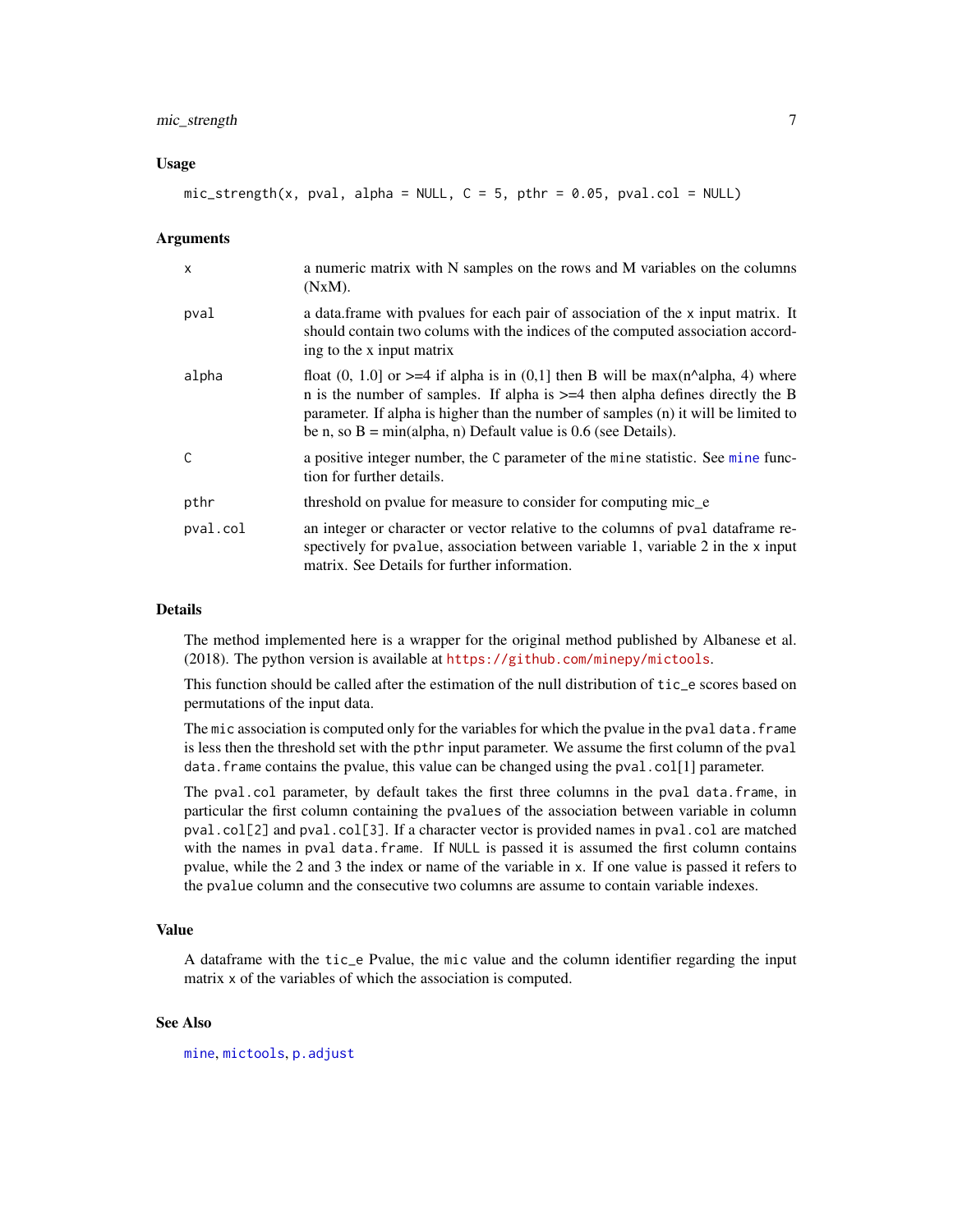#### Examples

```
data(Spellman)
mydata <- as.matrix(Spellman[, 10:20])
ticenull <- mictools(mydata, nperm=1000)
## Use the nominal pvalue:
ms <- mic_strength(mydata, pval=ticenull$pval, alpha=NULL, pval.col = c(1, 4,5))
## Use the adjusted pvalue:
ms <- mic_strength(mydata, pval=ticenull$pval, alpha=NULL, pval.col = c(6, 4,5))
ms
## Not run:
## Use qvalue
require(qvalue)
qobj <- qvalue(ticenull$pval$pval)
ticenull$pval$qvalue <- qobj$qvalue
ms <- mic_strength(mydata, pval=ticenull$pval, alpha=NULL, pval.col = c("qvalue", "Var1", "Var2"))
## Get the data from mictools repository
lnf <- "https://raw.githubusercontent.com/minepy/mictools/master/examples/datasaurus.txt"
datasaurus <- read.table(lnf, header=TRUE, row.names = 1, stringsAsFactors = FALSE)
datasaurus <- t(datasaurus)
ticenull <- mictools(datasaurus, nperm=200000)
micres <- mic_strength(mydata, ticenull$pval, pval.col=c(6, 4, 5))
## Plot distribution of pvalues
hist(ticenull$pval, breaks=50, freq=FALSE)
## Plot distribution of tic_e values
hist(ticenull$tic)
## Correct pvalues using qvalue package
require(qvalue)
require(ggplot2)
qobj <- qvalue(ticenull$pval$pval)
ticenull$pval$qvalue <- qobj$qvalue
micres <- mic_strength(datasaurus, ticenull$pval, pval.col=c("qvalue", "Var1", "Var2"))
hist(qobj$qvalue)
df <- data.frame(pi0.labmda=qobj$pi0.lambda, lambda=qobj$lambda, pi0.smooth=qobj$pi0.smooth)
gp0 <- ggplot(df, aes(lambda, pi0.labmda)) + geom_point()
gp0 <- gp0 + geom_line(aes(lambda, pi0.smooth))
gp0 <- gp0 + geom_hline(yintercept = qobj$pi0, linetype="dashed", col="red")
## End(Not run)
```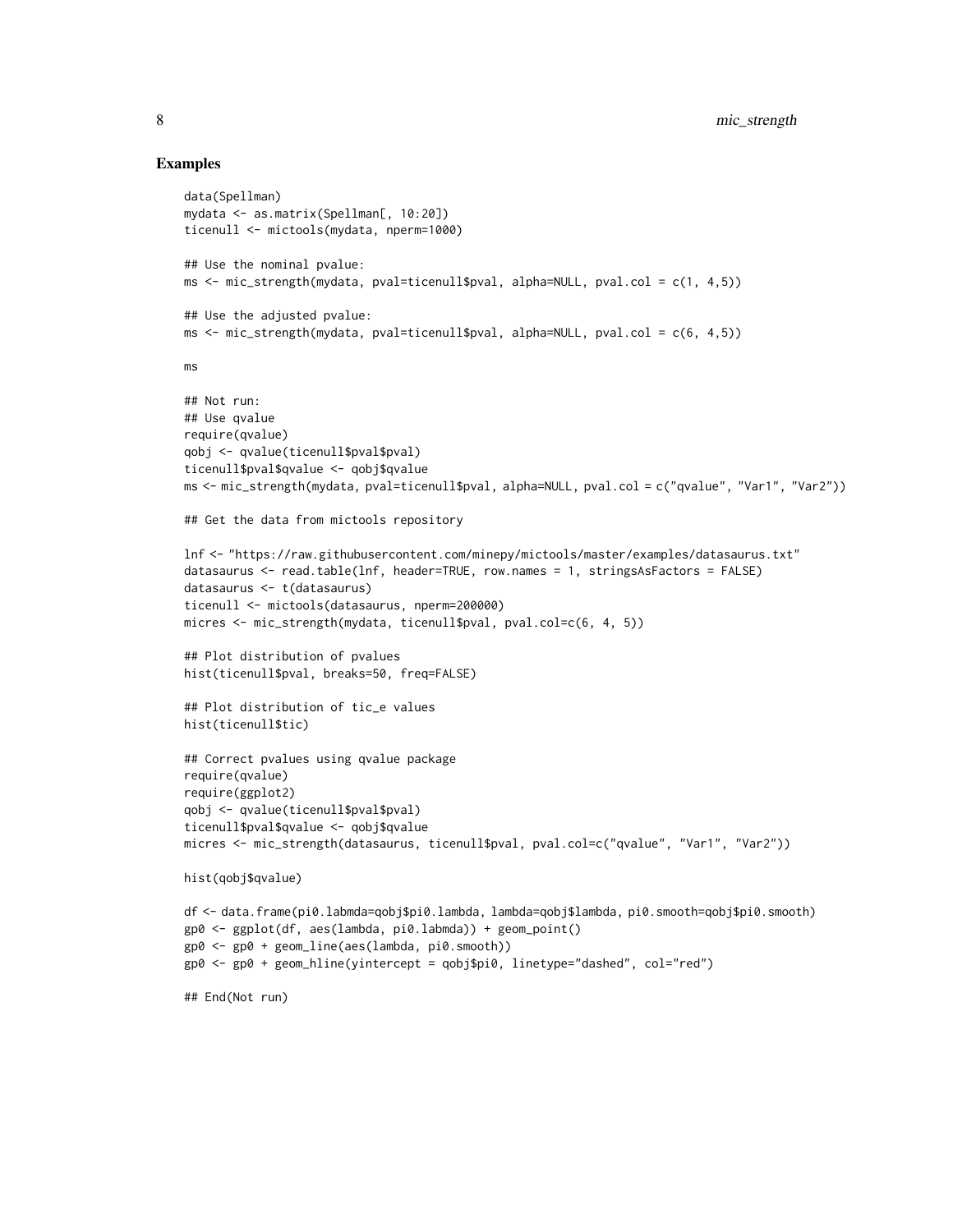<span id="page-8-1"></span><span id="page-8-0"></span>

mine *MINE family statistics Maximal Information-Based Nonparametric Exploration (MINE) statistics.* mine *computes the MINE family measures between two variables.*

# Description

MINE family statistics Maximal Information-Based Nonparametric Exploration (MINE) statistics. mine computes the MINE family measures between two variables.

# Usage

```
mine(
  x,
 y = NULL,master = NULL,
 alpha = 0.6,
 C = 15,
 n.cores = 1,var.thr = 1e-05,
  eps = NULL,
  est = "mic_approx",
 na.rm = FALSE,use = "all.obs",normalization = FALSE,
  ...
)
```
# Arguments

| x      | a numeric vector (of size $n$ ), matrix or data frame (which is coerced to matrix).                                                                                                                                                                                                                                                                |
|--------|----------------------------------------------------------------------------------------------------------------------------------------------------------------------------------------------------------------------------------------------------------------------------------------------------------------------------------------------------|
| У      | NULL (default) or a numeric vector of size $n$ ( <i>i.e.</i> , with compatible dimensions<br>to $x)$ .                                                                                                                                                                                                                                             |
| master | an optional vector of indices (numeric or character) to be given when y is not<br>set, otherwise master is ignored. It can be either one column index to be used as<br>reference for the comparison (versus all other columns) or a vector of column<br>indices to be used for computing all mutual statistics.                                    |
| alpha  | float $(0, 1.0)$ or $>=$ 4 if alpha is in $(0,1)$ then B will be max $(n^{\text{A}}$ alpha, 4) where<br>n is the number of samples. If alpha is $>=$ 4 then alpha defines directly the B<br>parameter. If alpha is higher than the number of samples (n) it will be limited to<br>be n, so $B = min(alpha, n)$ Default value is 0.6 (see Details). |
| C      | an optional number determining the starting point of the $X$ -by-Y search-grid.<br>When trying to partition the x-axis into $X$ columns, the algorithm will start with<br>at most CX <i>clumps</i> . Default value is 15 (see Details).                                                                                                            |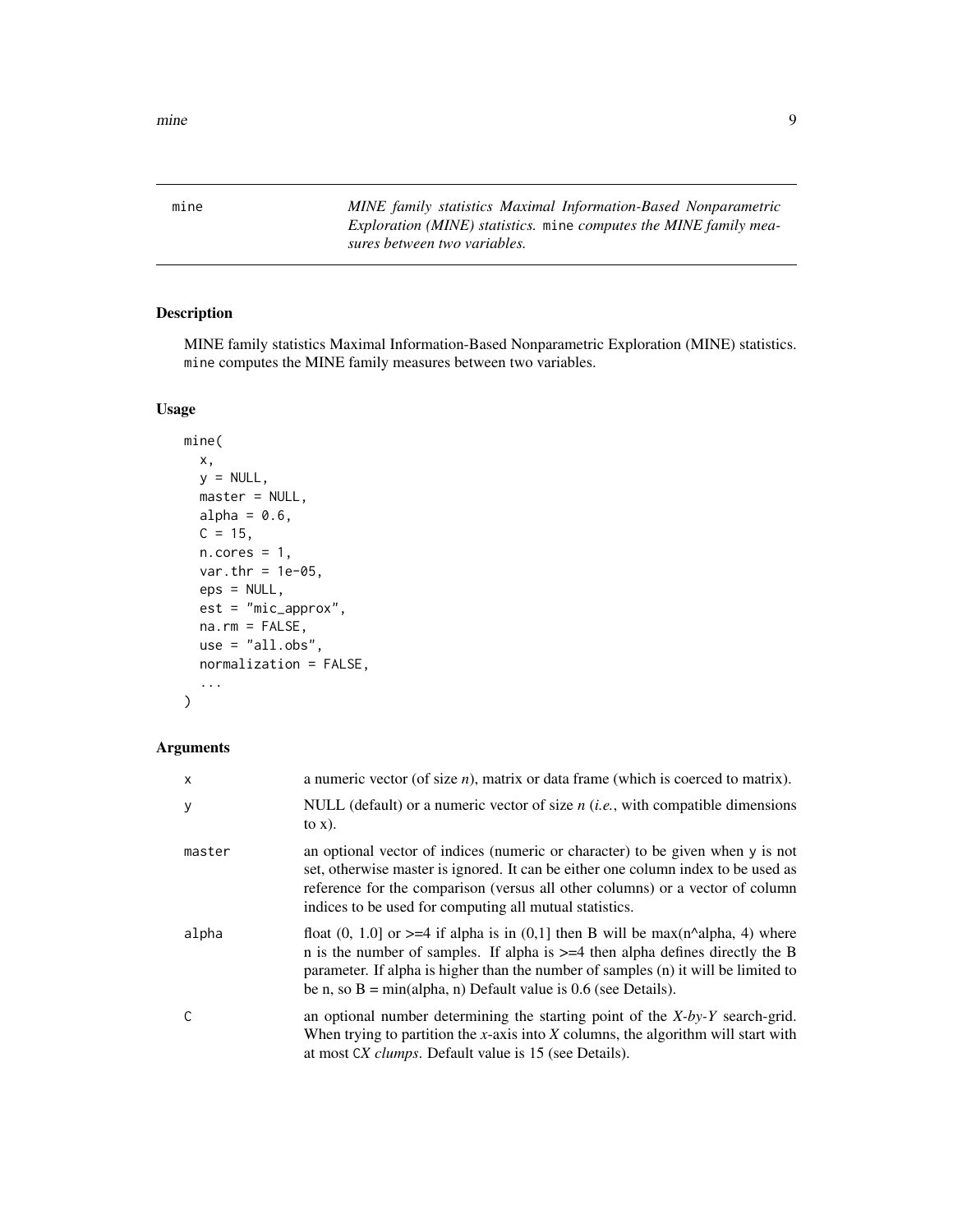| n.cores       | ooptional number of cores to be used in the computations, when master is spec-<br>ified. It requires the <b>parallel</b> package, which provides support for parallel com-<br>puting, released with $R \ge 2.14.0$ . Defaults is 1 ( <i>i.e.</i> , not performing parallel<br>computing). |
|---------------|-------------------------------------------------------------------------------------------------------------------------------------------------------------------------------------------------------------------------------------------------------------------------------------------|
| var.thr       | minimum value allowed for the variance of the input variables, since mine can<br>not be computed in case of variance close to 0. Default value is 1e-5. Informa-<br>tion about failed check are reported in var_thr.log file.                                                             |
| eps           | integer in $[0,1]$ . If 'NULL' (default) it is set to 1-MIC. It can be set to zero for<br>noiseless functions, but the default choice is the most appropriate parametriza-<br>tion for general cases (as stated in Reshef et al. SOM). It provides robustness.                            |
| est           | Default value is "mic_approx". With est="mic_approx" the original MINE statis-<br>tics will be computed, with est="mic_e" the equicharacteristic matrix is is eval-<br>uated and the mic() and tic() methods will return MIC_e and TIC_e values re-<br>spectively.                        |
| na.rm         | boolean. This variable is passed directly to the cor-based functions. See cor for<br>further details.                                                                                                                                                                                     |
| use           | Default value is "all.obs". This variable is passed directly to the cor-based func-<br>tions. See cor for further details.                                                                                                                                                                |
| normalization | logical whether to use normalization when computing tic measure. Ignored for<br>other measures. Default to FALSE.                                                                                                                                                                         |
|               | currently ignored                                                                                                                                                                                                                                                                         |
|               |                                                                                                                                                                                                                                                                                           |

# Details

mine is an R wrapper for the C engine *cmine* (<http://minepy.readthedocs.io/en/latest/>), an implementation of Maximal Information-Based Nonparametric Exploration (MINE) statistics. The MINE statistics were firstly detailed in D. Reshef et al. (2011) *Detecting novel associations in large datasets*. Science 334, 6062 (<http://www.exploredata.net>).

Here we recall the main concepts of the MINE family statistics. Let  $D = (x, y)$  be the set of *n* ordered pairs of elements of x and y. The data space is partitioned in an *X-by-Y* grid, grouping the *x* and *y* values in *X* and *Y* bins respectively.

# The Maximal Information Coefficient (MIC) is defined as

$$
\text{MIC}(D) = \max_{XY < B(n)} M(D)_{X,Y} = \max_{XY < B(n)} \frac{I^*(D,X,Y)}{\log(\min X,Y)},
$$

where  $B(n) = n^{\alpha}$  is the search-grid size,  $I^*(D, X, Y)$  is the maximum mutual information over all grids *X-by-Y*, of the distribution induced by D on a grid having *X* and *Y* bins (where the probability mass on a cell of the grid is the fraction of points of D falling in that cell). The other statistics of the MINE family are derived from the mutual information matrix achieved by an *X-by-Y* grid on D.

# The Maximum Asymmetry Score (MAS) is defined as

$$
MAS(D) = \max_{XY < B(n)} |M(D)_{X,Y} - M(D)_{Y,X}|.
$$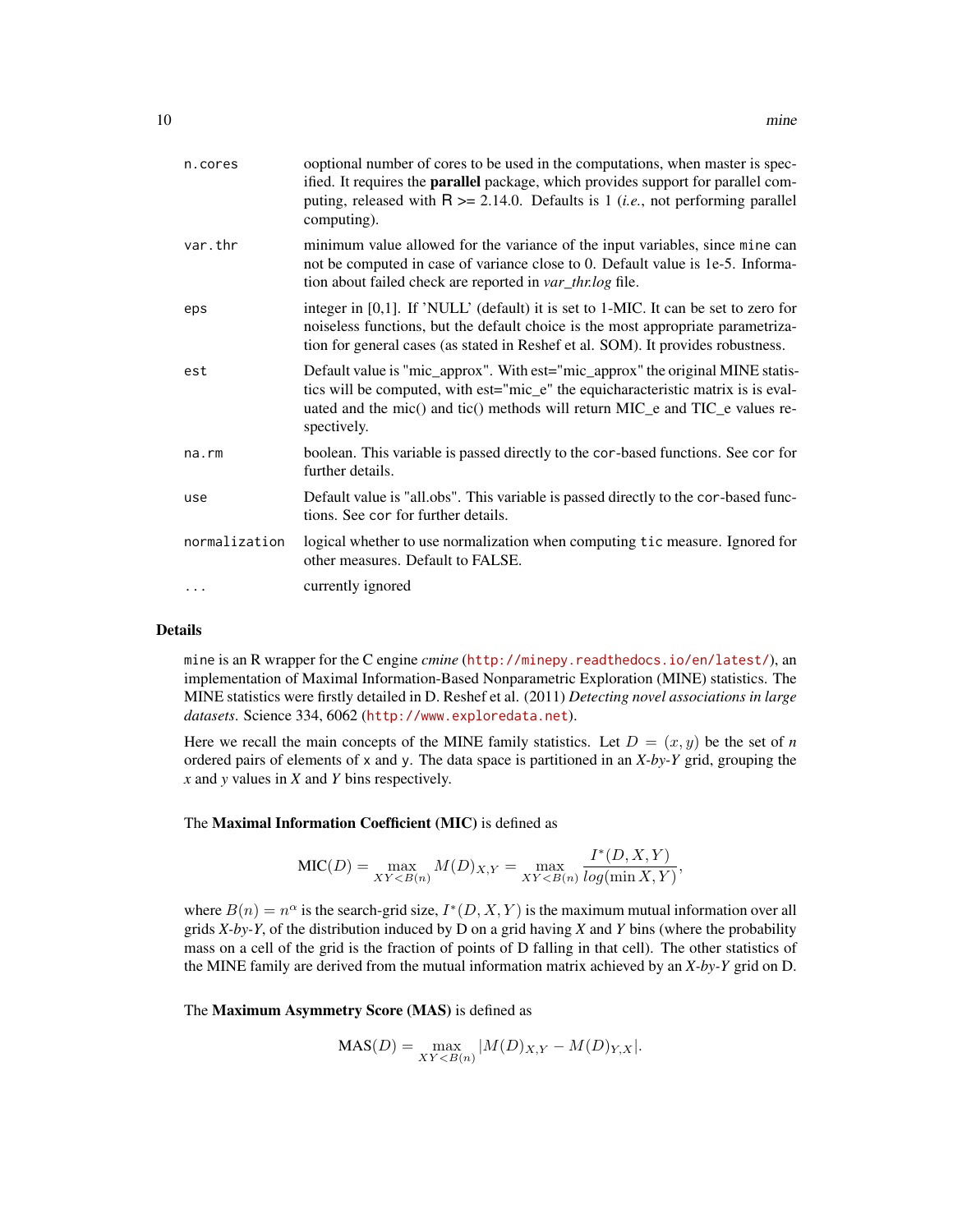mine the contract of the contract of the contract of the contract of the contract of the contract of the contract of the contract of the contract of the contract of the contract of the contract of the contract of the contr

#### The Maximum Edge Value (MEV) is defined as

$$
MEV(D) = \max_{XY < B(n)} \{ M(D)_{X,Y} : X = 2 \text{ or } Y = 2 \}.
$$

The Minimum Cell Number (MCN) is defined as

$$
MCN(D, \epsilon) = \min_{XY < B(n)} \{ \log(XY) : M(D)_{X,Y} \ge (1 - \epsilon)MIC(D) \}.
$$

More details are provided in the supplementary material (SOM) of the original paper.

The MINE statistics can be computed for two numeric vectors x and y. Otherwise a matrix (or data frame) can be provided and two options are available according to the value of master. If master is a column identifier, then the MINE statistics are computed for the *master* variable versus the other matrix columns. If master is a set of column identifiers, then all mutual MINE statistics are computed among the column subset. master, alpha, and C refers respectively to the *style*, *exp*, and *c* parameters of the original *java* code. In the original article, the authors state that the default value  $\alpha = 0.6$  (which is the exponent of the search-grid size  $B(n) = n^{\alpha}$ ) has been empirically chosen. It is worthwhile noting that alpha and C are defined to obtain an heuristic approximation in a reasonable amount of time. In case of small sample size (*n*) it is preferable to increase alpha to 1 to obtain a solution closer to the theoretical one.

#### Value

The Maximal Information-Based Nonparametric Exploration (MINE) statistics provide quantitative evaluations of different aspects of the relationship between two variables. In particular mine returns a list of 5 statistics:

| MIC        | <b>Maximal Information Coefficient.</b>                                                                                                                                     |
|------------|-----------------------------------------------------------------------------------------------------------------------------------------------------------------------------|
|            | It is related to the relationship strenght and it can be interpreted as a correlation                                                                                       |
|            | measure. It is symmetric and it ranges in $[0,1]$ , where it tends to 0 for statisti-<br>cally independent data and it approaches 1 in probability for noiseless functional |
|            | relationships (more details can ben found in the original paper).                                                                                                           |
| <b>MAS</b> | <b>Maximum Asymmetry Score.</b>                                                                                                                                             |
|            | It captures the deviation from monotonicity. Note that $MAS < MIC$ .                                                                                                        |
|            | <i>Note:</i> it can be useful for detecting periodic relationships (unknown frequen-                                                                                        |
|            | cies).                                                                                                                                                                      |
| <b>MFV</b> | <b>Maximum Edge Value.</b>                                                                                                                                                  |
|            | It measures the closeness to being a function. Note that $MEV \leq MIC$ .                                                                                                   |
| <b>MCN</b> | <b>Minimum Cell Number.</b>                                                                                                                                                 |
|            | It is a complexity measure.                                                                                                                                                 |
| MIC-R2     | It is the difference between the MIC value and the Pearson correlation coeffi-<br>cient.                                                                                    |

When computing mine between two numeric vectors x and y, the output is a list of 5 numeric values. When master is provided, mine returns a list of 5 matrices having ncol equal to *m*. In particular, if master is a single value, then mine returns a list of 5 matrices having 1 column, whose rows correspond to the MINE measures between the *master* column versus all. Instead if master is a vector of *m* indices, then mine output is a list of 5 *m-by-m* matrices, whose element *i,j* corresponds to the MINE statistics computed between the *i* and *j* columns of x.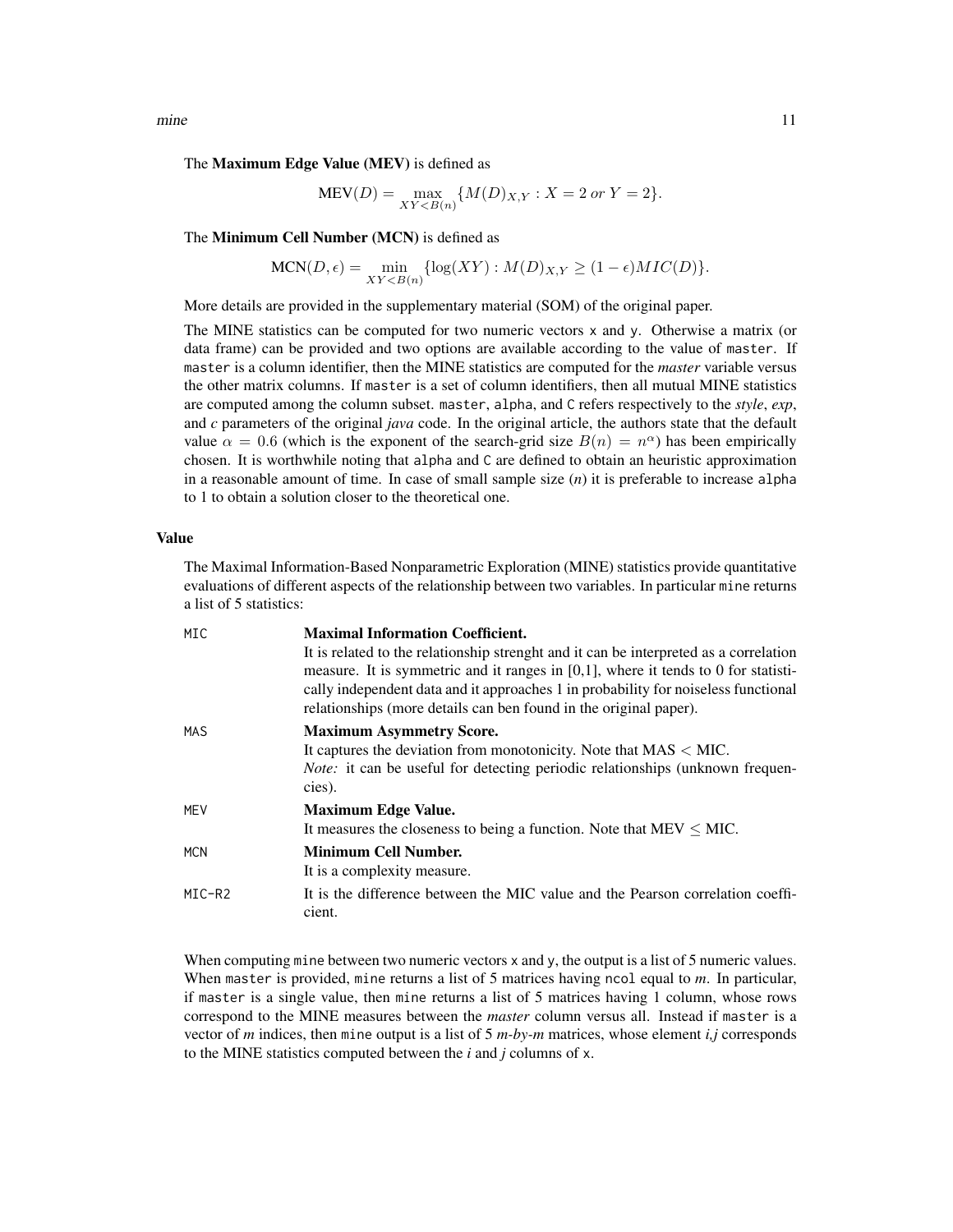#### Author(s)

Michele Filosi and Roberto Visintainer

### References

D. Reshef, Y. Reshef, H. Finucane, S. Grossman, G. McVean, P. Turnbaugh, E. Lander, M. Mitzenmacher, P. Sabeti. (2011) *Detecting novel associations in large datasets*. Science 334, 6062 <http://www.exploredata.net>

(SOM: Supplementary Online Material at [https://science.sciencemag.org/content/suppl/](https://science.sciencemag.org/content/suppl/2011/12/14/334.6062.1518.DC1) [2011/12/14/334.6062.1518.DC1](https://science.sciencemag.org/content/suppl/2011/12/14/334.6062.1518.DC1))

D. Albanese, M. Filosi, R. Visintainer, S. Riccadonna, G. Jurman, C. Furlanello. *minerva and minepy: a C engine for the MINE suite and its R, Python and MATLAB wrappers*. Bioinformatics (2013) 29(3): 407-408, doi: [10.1093/bioinformatics/bts707.](https://doi.org/10.1093/bioinformatics/bts707)

*minepy. Maximal Information-based Nonparametric Exploration in C and Python.* <http://minepy.sourceforge.net>

# Examples

```
A <- matrix(runif(50),nrow=5)
mine(x=A, master=1)
mine(x=A, master=c(1,3,5,7,8:10))
x \le runif(10); y \le -3*x+2; plot(x, y, type="1")mine(x,y)# MIC = 1
# MAS = 0
# MEV = 1
# MCN = 2
# MIC-R2 = 0
set.seed(100); x \le runif(10); y \le -3*x+2+rnorm(10,mean=2,sd=5); plot(x, y)mine(x,y)# rounded values of MINE statistics
# MIC = 0.61
# MAS = 0# MEV = 0.61
# MCN = 2
# MIC-R2 = 0.13
t <-seq(-2*pi,2*pi,0.2); y1 <- sin(2*t); plot(t,y1,type="l")
mine(t,y1)
# rounded values of MINE statistics
# MIC = 0.66
# MAS = 0.37
# MEV = 0.66
# MCN = 3.58
# MIC-R2 = 0.62
y2 \le -\sin(4*t); \text{plot}(t, y2, type="1")
```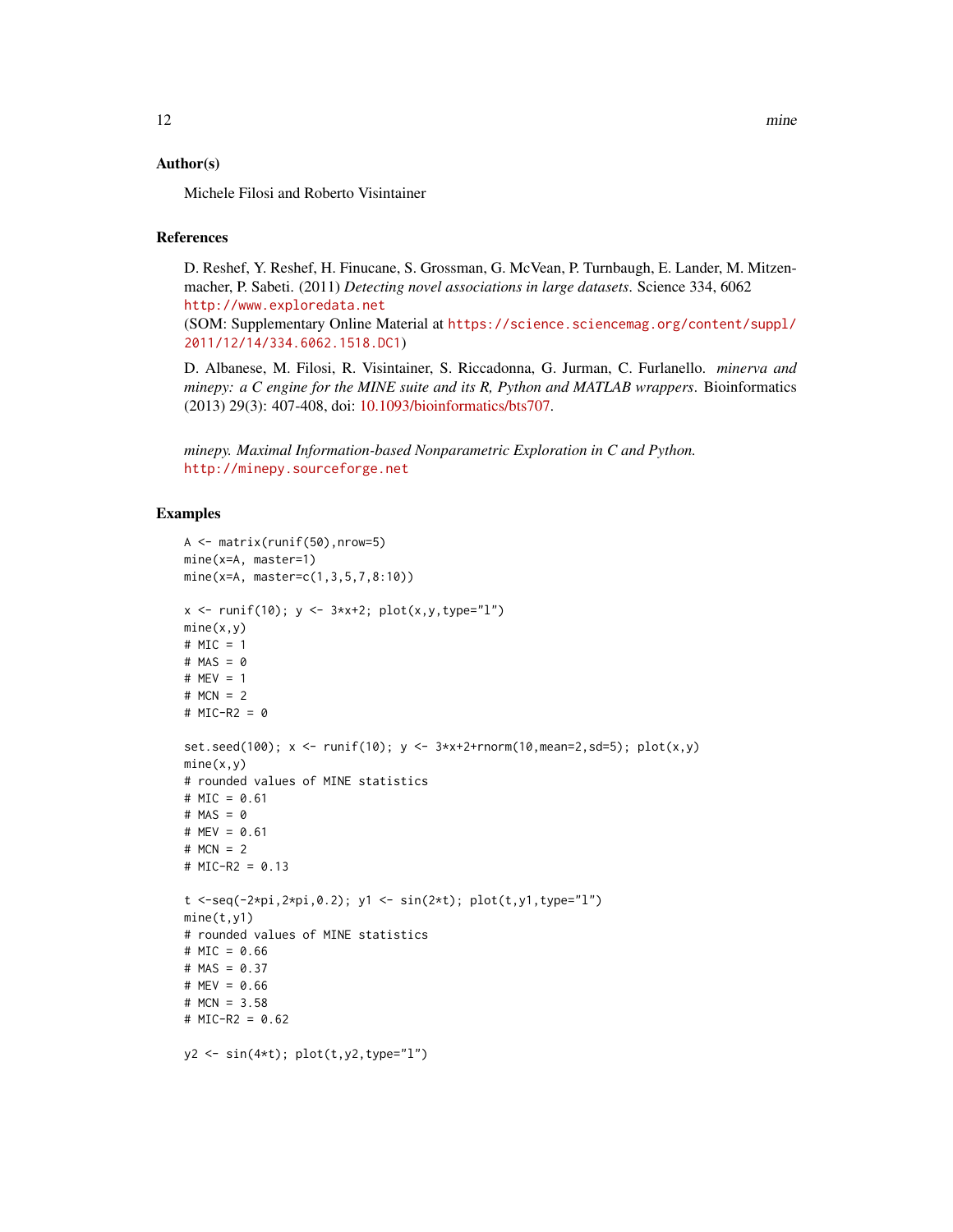```
mine(t,y2)
# rounded values of MINE statistics
# MIC = 0.32# MAS = 0.18# MEV = 0.32
# MCN = 3.58
# MIC-R2 = 0.31
# Note that for small n it is better to increase alpha
mine(t,y1,alpha=1)
# rounded values of MINE statistics
# MIC = 1
# MAS = 0.59
# MEV = 1
# MCN = 5.67
# MIC-R2 = 0.96
mine(t,y2,alpha=1)
# rounded values of MINE statistics
# MIC = 1
# MAS = 0.59
# MEV = 1
# MCN = 5
# MIC-R2 = 0.99
# Some examples from SOM
x <- runif(n=1000, min=0, max=1)
# Linear relationship
y1 <- x; plot(x,y1,type="l"); mine(x,y1)
# MIC = 1
# MAS = 0
# MEV = 1
# MCN = 4
# MIC-R2 = 0
# Parabolic relationship
y2 <- 4*(x-0.5)^2; plot(sort(x),y2[order(x)],type="l"); mine(x,y2)
# rounded values of MINE statistics
# MIC = 1
# MAS = 0.68
# MEV = 1
# MCN = 5.5
# MIC-R2 = 1
# Sinusoidal relationship (varying frequency)
y3 \leq \sin(6 \times pi \times x \times (1+x)); plot(sort(x), y3[order(x)], type="1"); mine(x, y3)
# rounded values of MINE statistics
# MIC = 1
# MAS = 0.85
# MEV = 1
# MCN = 4.6
# MIC-R2 = 0.96
```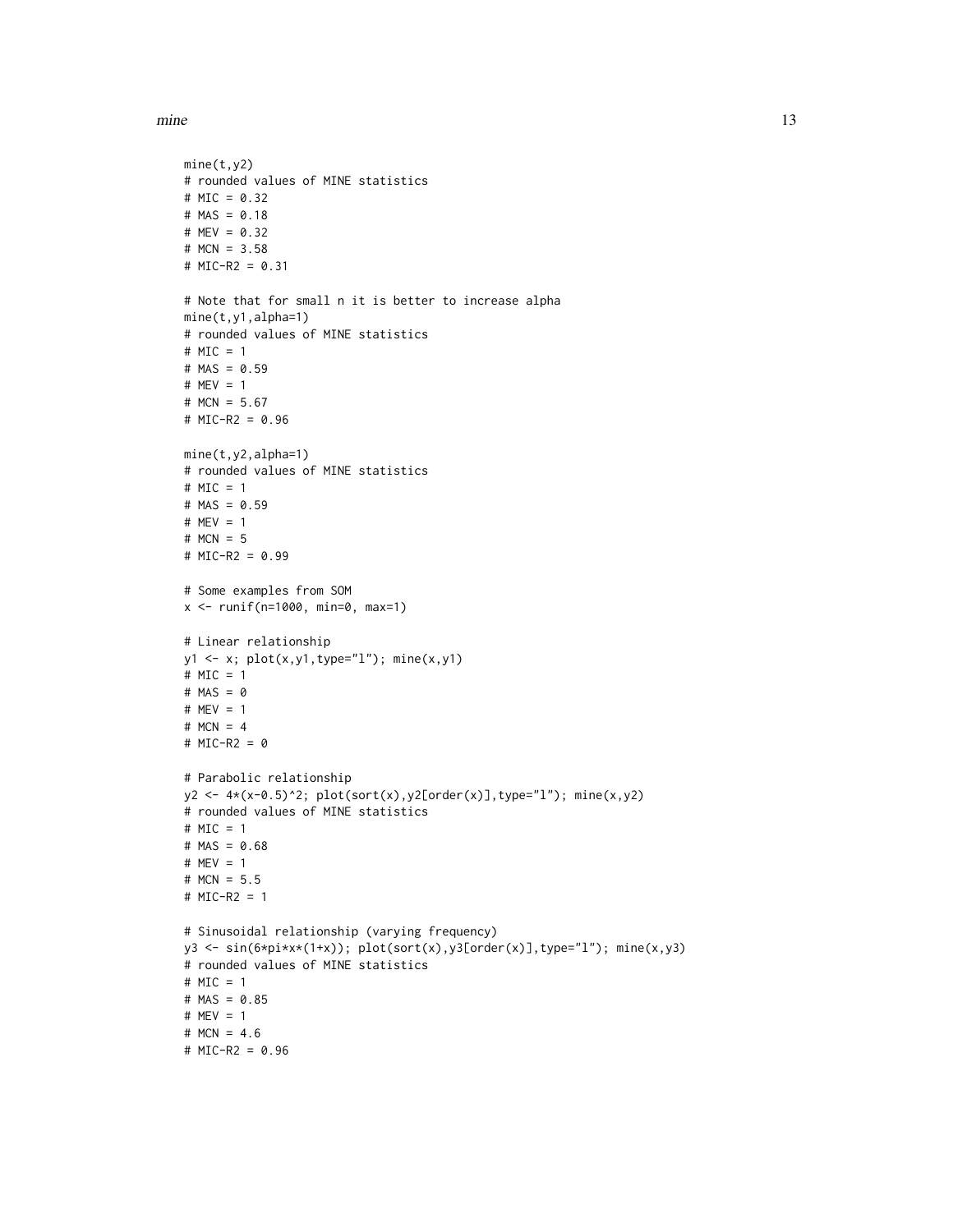```
# Circle relationship
t <- seq(from=0,to=2*pi,length.out=1000)
x4 \leq \cos(t); y4 \leq \sin(t); plot(x4, y4, type="1", asp=1)mine(x4,y4)
# rounded values of MINE statistics
# MIC = 0.68
# MAS = 0.01
# MEV = 0.32# MCN = 5.98
# MIC-R2 = 0.68
data(Spellman)
res <- mine(Spellman,master=1,n.cores=1)
## Not run: ## example of multicore computation
res <- mine(Spellman,master=1,n.cores=parallel::detectCores()-1)
## End(Not run)
```
mine\_stat *This is an helper function to compute one* mine *statistic. It take two vectors of the same dimension as an input.*

# Description

This is an helper function to compute one mine statistic. It take two vectors of the same dimension as an input.

# Usage

```
mine_stat(
  x,
  y,
  alpha = 0.6,
  C = 15,
  est = "mic_approx",
  measure = "mic",eps = NA\_real_p = -1,
  norm = FALSE
\mathcal{L}
```
# Arguments

|       | Numeric Vector of size n                                             |
|-------|----------------------------------------------------------------------|
|       | Numeric Vector of size n                                             |
| alpha | numeric value representing parameter for the mine statistic see mine |
|       | c parameter for the mine statistic see mine                          |

<span id="page-13-0"></span>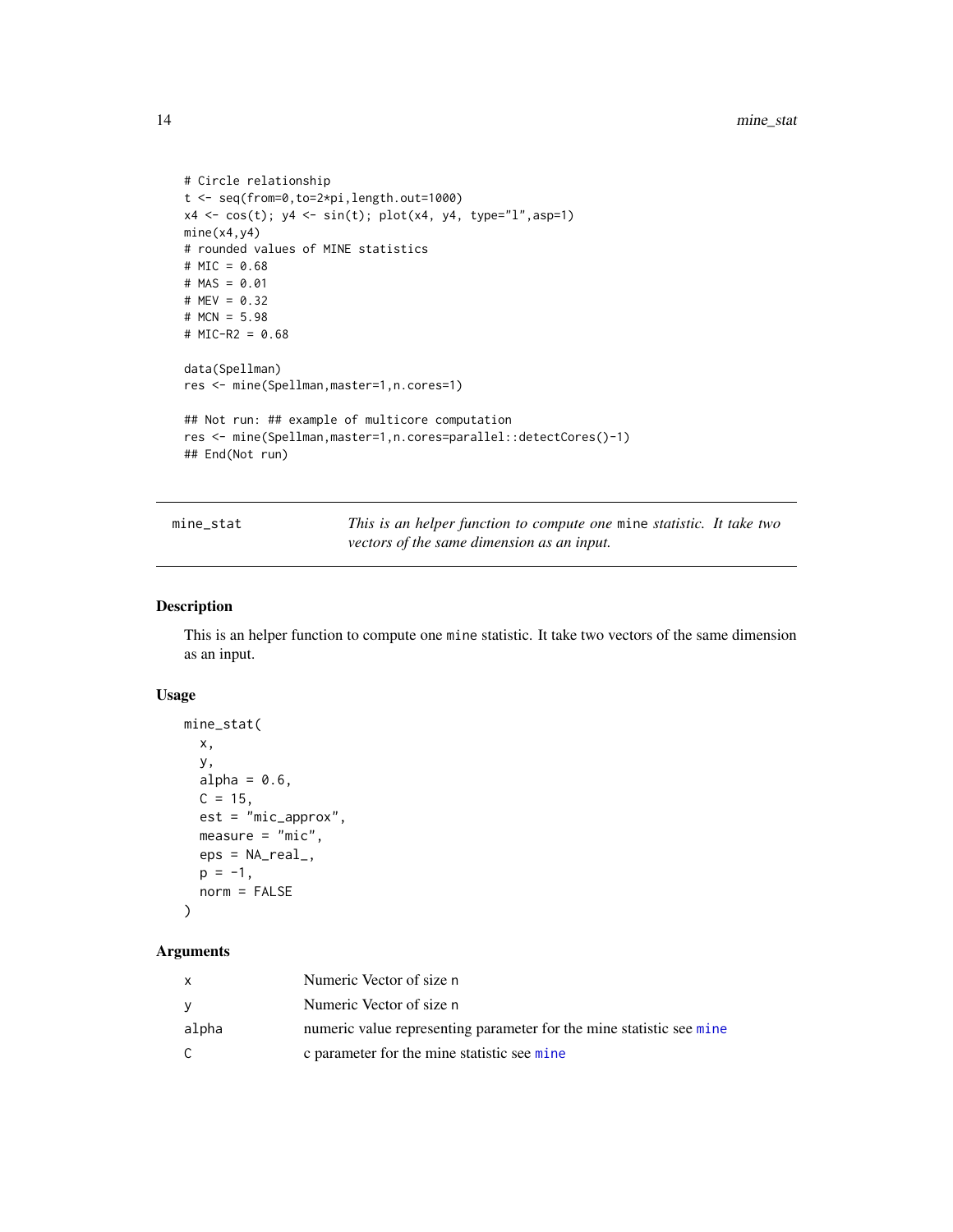<span id="page-14-0"></span>

| est     | character estimation parameter for the mine statistic. Possible values are "mic_approx"<br>or "mic e"                                                                    |
|---------|--------------------------------------------------------------------------------------------------------------------------------------------------------------------------|
| measure | integer indicating which measure to return available measures are: mic, mas, mev, mcn, tic, gmic.<br>The string could be also uppercase. For measure mic-r2 see details. |
| eps     | eps value for MCN statistic should be in $(0,1)$ . If NA (default) is passed then the<br>normal MCN statistic is returned.                                               |
| p       | probability for the generalized mic                                                                                                                                      |
| norm    | boolean if require normalization between 0 and 1 for the tic statistic                                                                                                   |

# Details

This is a wrapper function to compute the mine statistic between two variables. for more details on the available measure and the meaning of the other parameters see also the documentation for the [mine](#page-8-1) function.

For measure mic-r2 use the Pearson R coefficient score [cor](#page-0-0) and the measure mic. See the example below.

# See Also

[mine](#page-8-1)

# Examples

```
x \leftarrow runif(10); y \leftarrow 3*x+2;mine_stat(x,y, measure="mic")
## Measure mic-r2
x <- matrix(rnorm(20), ncol=2, nrow=10)
mmic \leftarrow mine\_stat(x[,1], x[,2], measure="mic")r2 \leq corr(x[, 1], x[, 2])
```
 $mmic - r2**2$ 

pstats *Compute pairwise statistics (MIC and normalized TIC) between variables (convenience function).*

# Description

For each statistic, the upper triangle of the matrix is stored by row (condensed matrix). If m is the number of variables, then for  $i < j < m$ , the statistic between (col) i and j is stored in  $k = m<sup>*</sup>i$ .  $i*(i+1)/2 - i - 1 + j$ . The length of the vectors is  $n = m*(m-1)/2$ .

#### Usage

pstats(x, alpha =  $0.6$ ,  $C = 15$ , est = "mic\_approx")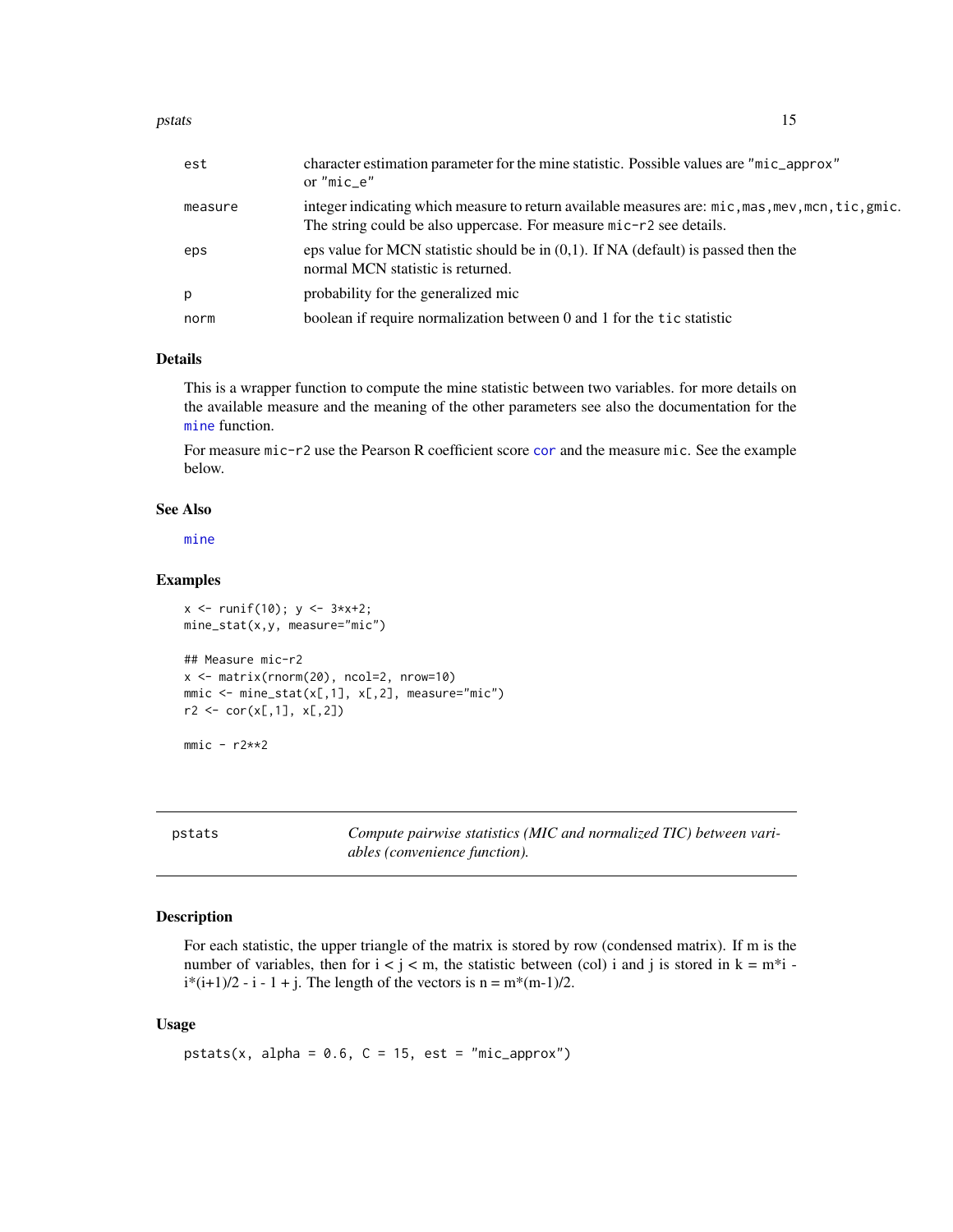#### <span id="page-15-0"></span>**Arguments**

| $\mathsf{x}$ | Numeric Matrix of m-by-n with n variables and m samples.                                                                                                                                                                                                                                           |
|--------------|----------------------------------------------------------------------------------------------------------------------------------------------------------------------------------------------------------------------------------------------------------------------------------------------------|
| alpha        | number (0, 1.0] or $\geq$ =4 if alpha is in (0,1] then B will be max(n^alpha, 4) where<br>n is the number of samples. If alpha is $>=$ 4 then alpha defines directly the B<br>parameter. If alpha is higher than the number of samples (n) it will be limited to<br>be n, so $B = min(alpha, n)$ . |
| C            | number $(> 0)$ determines how many more clumps there will be than columns in<br>every partition. Default value is 15, meaning that when trying to draw x grid<br>lines on the x-axis, the algorithm will start with at most $15*x$ clumps.                                                         |
| est          | string ("mic_approx", "mic_e") estimator. With est="mic_approx" the original<br>MINE statistics will be computed, with est="mic_e" the equicharacteristic ma-<br>trix is is evaluated and MIC e and TIC e are returned.                                                                            |

# Value

A matrix of (n x (n-1)/2) rows and 4 columns. The first and second column are the indexes relative to the columns in the input matrix x for which the statistic is computed for. Column 3 contains the MIC statistic, while column 4 contains the normalized TIC statistic.

# Examples

```
## Create a matrix of random numbers
## 10 variables x 100 samples
x <- matrix(rnorm(1000), ncol=10)
res <- pstats(x)
```
head(res)

<span id="page-15-1"></span>Spellman *CDC15 Yeast Gene Expression Dataset*

#### Description

The Spellman dataset provides the gene expression data measured (on a custom platform) in *Saccharomyces cerevisiae* cell cultures that have been synchronized at different points of the cell cycle by using a temperature-sensitive mutation (*cdc15-2*), which arrestes cells late in mitosis at the restrictive temperature (it can cause heat-shock).

# Usage

Spellman

# Format

23 rows x 4382 columns: 4381 transcripts (columns 2:4382) measured at 23 timepoints (column 1).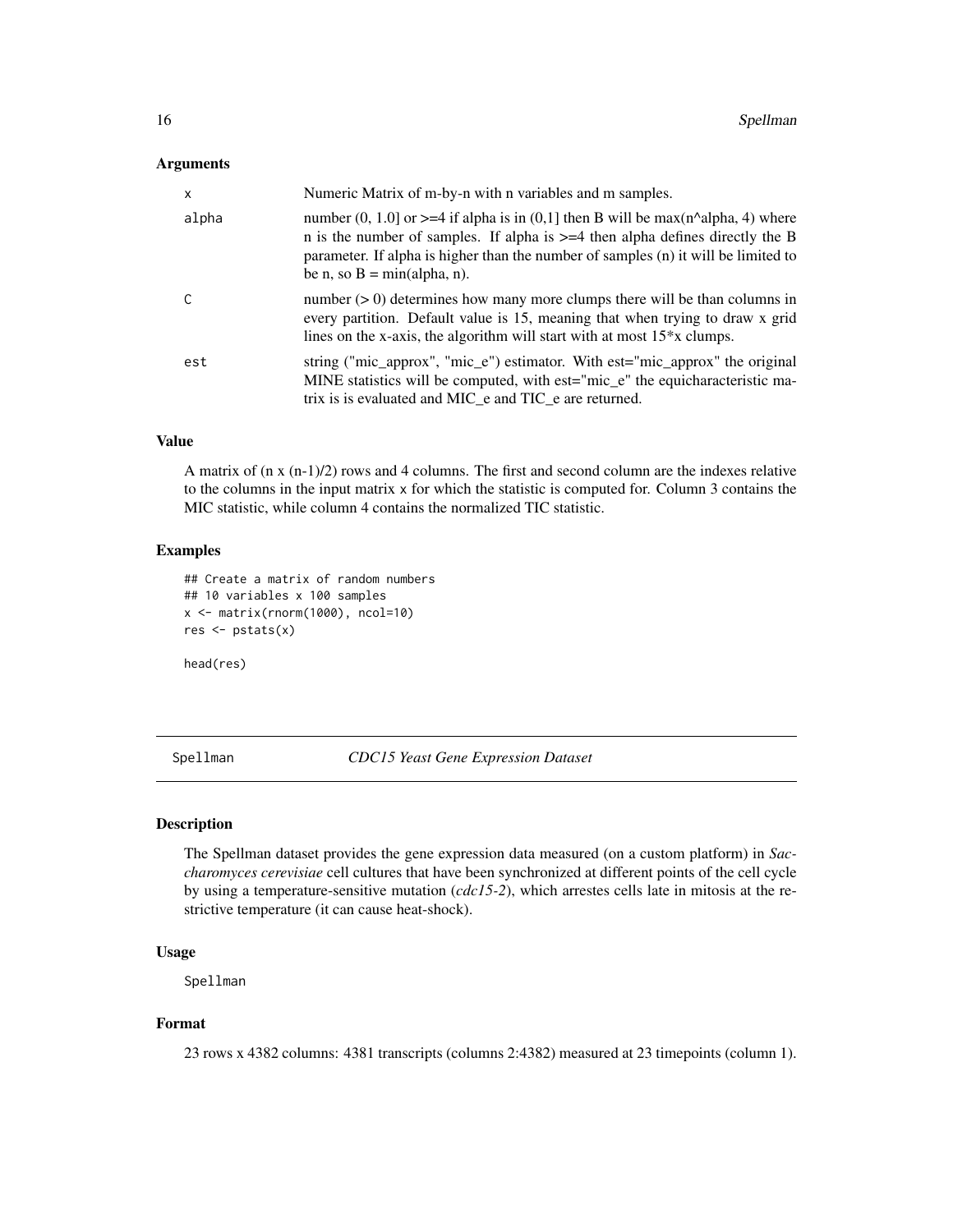#### Spellman and the state of the state of the state of the state of the state of the state of the state of the state of the state of the state of the state of the state of the state of the state of the state of the state of t

# Source

The original data were published by Spellman and colleagues in Mol. Biol. Cell (1998) as the Botstein dataset. Here we include the version of the dataset as processed by Reshef and colleagues for the MINE statistics original article published in Science (2011) (details are provided in the supplementary material).

# References

D. Reshef, Y. Reshef, H. Finucane, S. Grossman, G. McVean, P. Turnbaugh, E. Lander, M. Mitzenmacher, P. Sabeti. (2011) *Detecting novel associations in large datasets*. Science 334, 6062 (<http://www.exploredata.net>).

P. T. Spellman, G. Sherlock, M. Q. Zhang, V. R. Iyer, K. Anders, M. B. Eisen, P. O. Brown, D. Botstein, B. Futcher. (1998) *Comprehensive Identification of Cell Cycle–regulated Genes of the Yeast Saccharomyces cerevisiae by Microarray Hybridization*. Mol. Biol. Cell, 9:12 3273–3297.